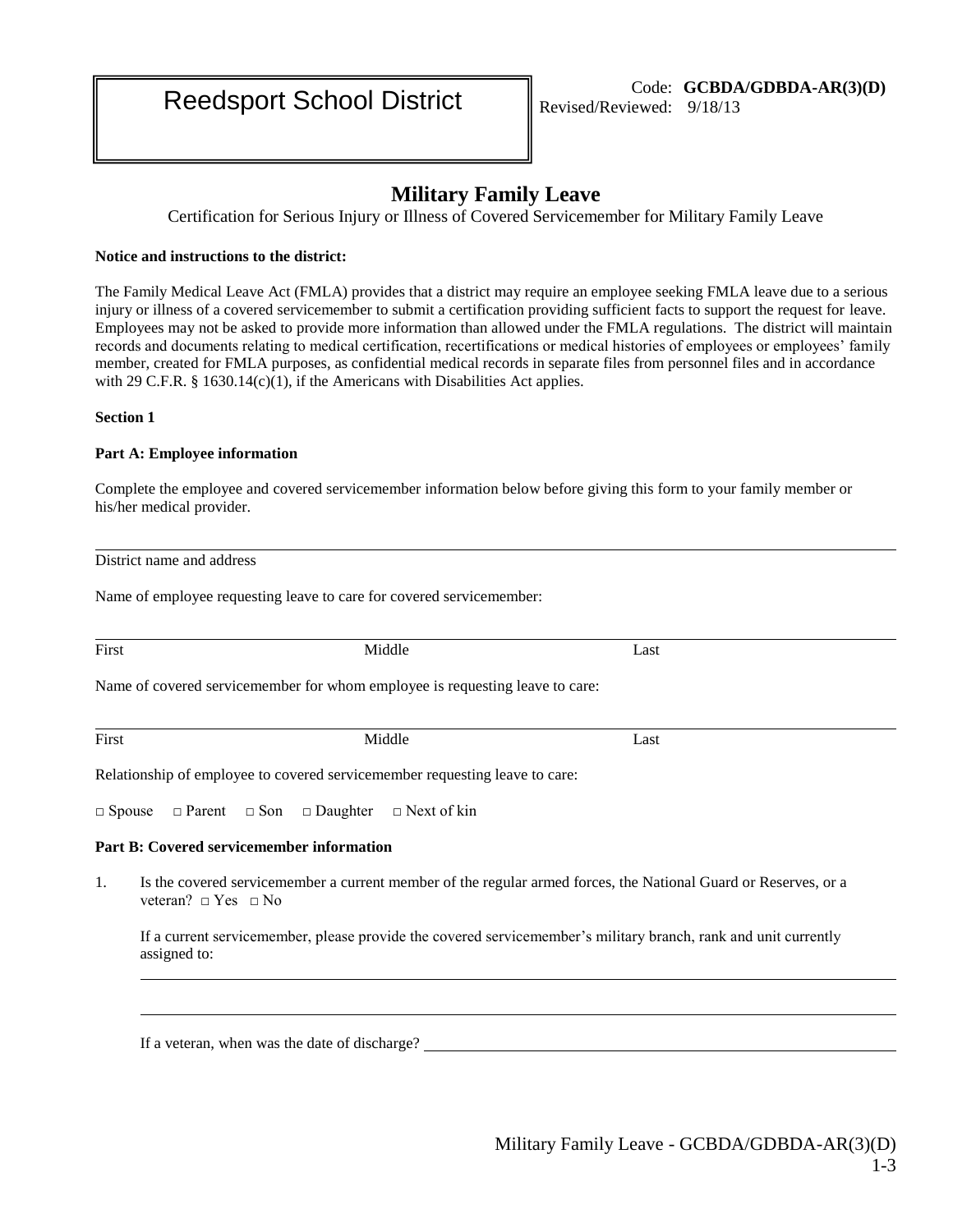Is the covered servicemember assigned to a military medical treatment facility as an outpatient or to a unit established for the purpose of providing command and control of members of the Armed Forces receiving medical care as outpatients (such as medical hold or warrior transition unit)?  $\Box$  Yes  $\Box$  No

If yes, provide the name of the medical facility or unit:

2. Is the covered servicemember on the Temporary Disability Retired List (TDRL)?  $\Box$  Yes  $\Box$  No

# **Part C: Care to be provided to the covered servicemember**

Describe the care to be provided to the covered servicemember and an estimate of the leave needed to provide the care:

#### **Section 2:**

## **To be completed a health care provider as defined by FMLA regulations.**

If you are unable to make certain of the military-related determinations contained below in Part B, you are permitted to rely upon determinations from an authorized DOD representative (such as a DOD recovery care coordinator). Please ensure that Section 1 above has been completed before completing this section. Please be sure to sign the form on the last page.

# **Part A: Health care provider information**

Health care provider's name and business address:

| $\text{Telephone}$ ( ) | Fax $($ $)$ | Email |  |  |  |  |
|------------------------|-------------|-------|--|--|--|--|

## **Part B: Medical status**

- 1. Covered servicemember's medical condition is classified as (check one of the appropriate boxes):
	- $\Box$  (VSI) Very Seriously Ill/Injured Illness/Injury is of such a severity that life is imminently endangered. Family members are requested at the bedside immediately. (Please note this is an internal DOD casualty assistance designation used by DOD health care providers.)
	- $\Box$  (SI) Seriously Ill/Injured Illness/Injury is of such severity that there is cause for immediate concern, but there is no imminent danger to life. Family members are requested at bedside. (Please note this is an internal DOD casualty assistance designation used by DOD healthcare providers.)
	- $\Box$  Other Ill/Injured A serious injury or illness that may render the servicemember medically unfit to perform the duties of the member's office, grade, rank or rating.
	- □ None of the above. (Note to employee: If this box is checked, you may still be eligible to take leave to care for a covered family member with a "serious health condition." If such leave is requested, you may be required to complete the form *Certification of Health Care Provider for Family Member's Serious Health Condition.*)